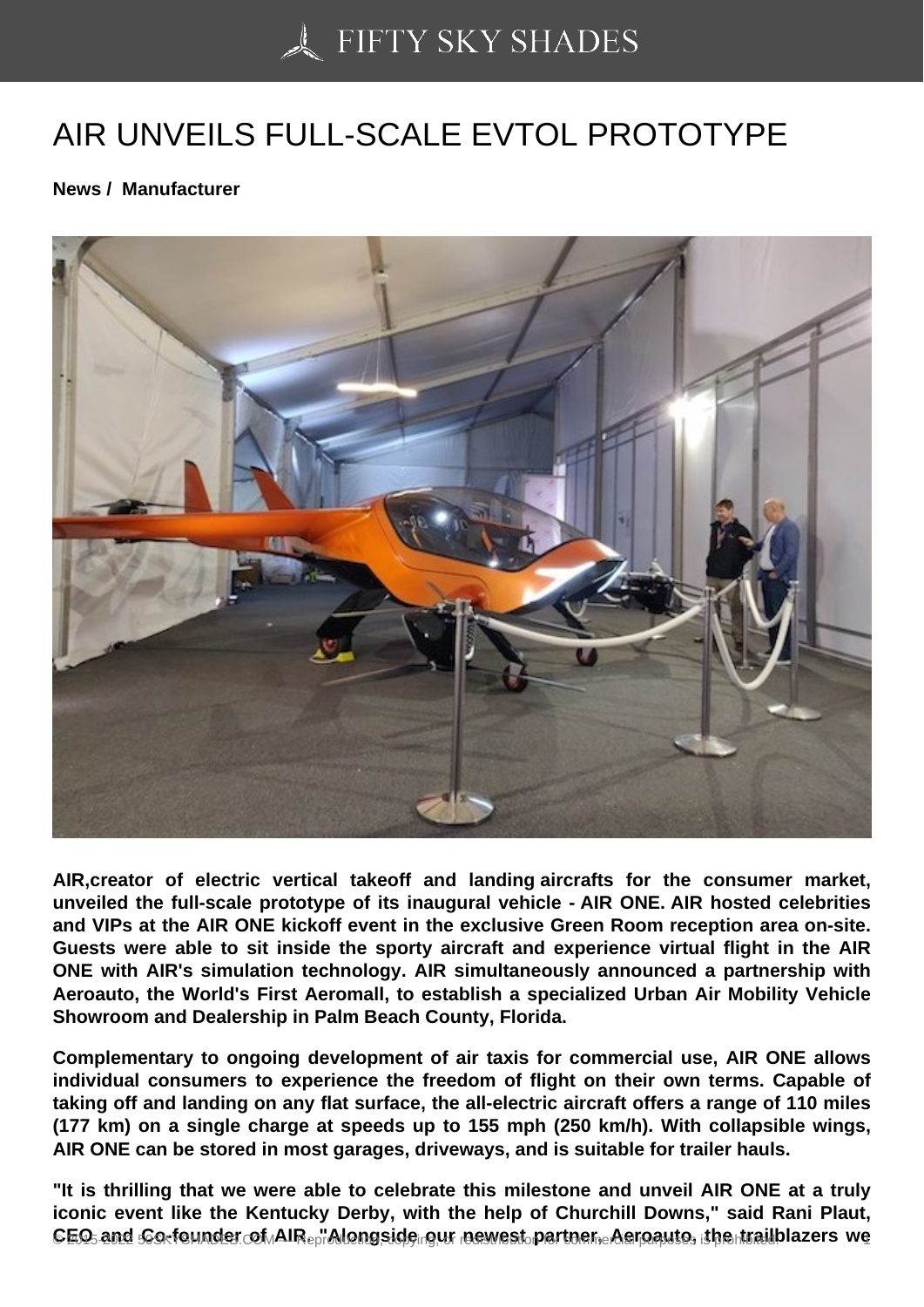**met at the Derby will play a crucial role in gaining public acceptance of personal eVTOLs, propelling the entire industry forward, transforming the way we move, and adding a dose of adventure to everyday life."**



The Kentucky Derby marked the first of several stops on AIR ONE's prototype tour. In between events, AIR ONE and its virtual flight simulation technology will be on display at the Aeroauto showroom. As the latest AIR Brand Ambassador, Aeroauto will assist in local infrastructure establishment for personal EV aviation and serve as a maintenance provider. AIR ONE customers will also have access to Aeroauto Flight Academy, equipped with flight simulators and classroom learning.

"It is a great honor to become the world's first specialized Urban Air Mobility Vehicle Showroom and Dealership, bringing an international manufacturer to North America as an AIR Brand Ambassador, while becoming their North American Flagship retailer for sales, service, and customer training center," said Sean Borman, CEO of Aeroauto. "We feel that AIR's advanced technology will be a great asset to the industry of personal transportation as a whole. The AIR ONE is an exciting addition to the US's personal transportation market and for all the people that have been dreaming of these incredible machines for decades."

Since coming out of stealth last year, AIR has completed a successful drop test and has finalized the first stage of the power and communication system integration. The company is also currently preparing to begin hover testing shortly and continues to work closely with the FAA to finalize its formal application en route to Step 2 of the G1 Certification Basis Document.

Built by veterans of the automotive and aerospace industries, AIR merges aerospace innovation and excellence with the maturity of the automotive industry's products and manufacturing techniques, providing safety, comfort and a sense of adventure to everyday users. AIR ONE's sleek and modern design truly make it the sportscar of the sky.